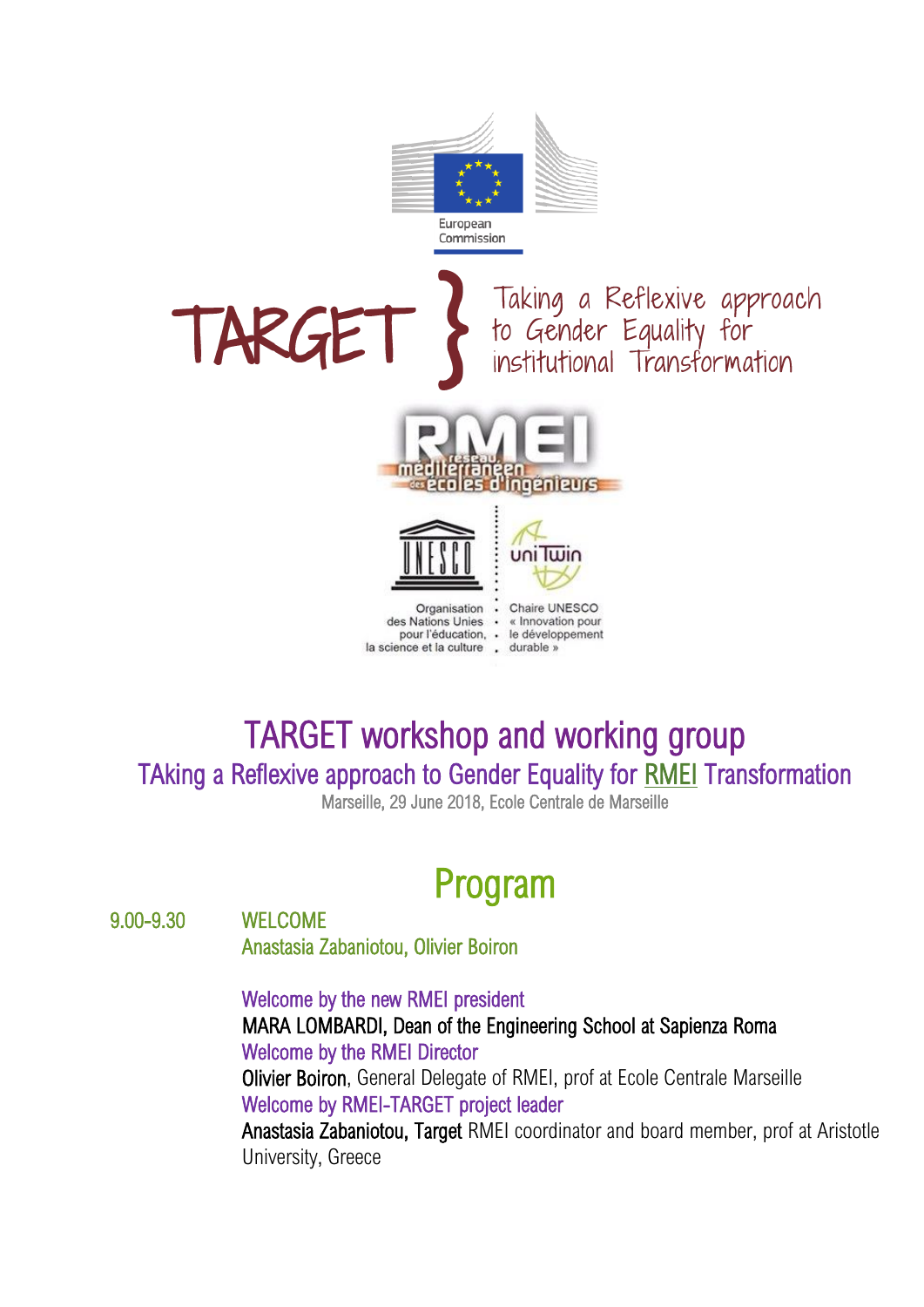Welcome to the 3d RMEI TARGET Capacity Workshop Rachel Palmen, Target partner, Notus Applied Social Research, Barcelona, The TARGET PROJECT Maria Caprile, Target partner, Notus Applied Social Research, Barcelona, Spain Supporting RMEI towards developing the gender equity strategy

- SESSION I Chair: Anastasia Zabaniotou, RMEI board member, prof at Aristotle University, Greece
- 9.30-9.45 Olivier Boiron Results from the RMEI GA2018 at Marrakech related to Gender equality Plan 9.45- 10.00 Anastasia Zabaniotou,

Results of the RMEI TARGET Survey

- 10.00-10.15 Maria Caprile, Rachel Palmen NOTUS Towards to a RMEI Gender Equality Mandate and Activities
- 10.15-10.30 COFFEE BREAK
- 10.30-12.30 Developing a RMEI Gender Equality mandate and future activities Short ideas presentation by all participants and working group members
	- 1. Mara Lombardi, SAPIENZA, ITALY
	- 2. Fatma Ashour, UN. Cairo, EGYPT
	- 3. Ibtissam Bedarhri, ENSMR, MAROC
	- 4. Irene Jorge, UPC, SPAIN
	- 5. Tilda Akiki, USEK, LEBANON
	- 6. Najwa Benamara, ENISO, TUNISIA
	- 7. Olivier Boiron, ECM, FRANCE
	- 8. Anastasia Zabaniotou, AUTH, GREECE
- 12.30-14. LUNCH
- SESSION II Chair: Maria Caprile and Rachel Palmen
- 14.30.16.30 Round table and discussion- All participant Role of RMEI in the TARGET project Key multiplier and change-enabling role
	- **■** Main objectives: to develop a tailor-made GES and institutional change Main Objective of IW 1:
	- Share Gender Audit Survey
	- Where are we now?